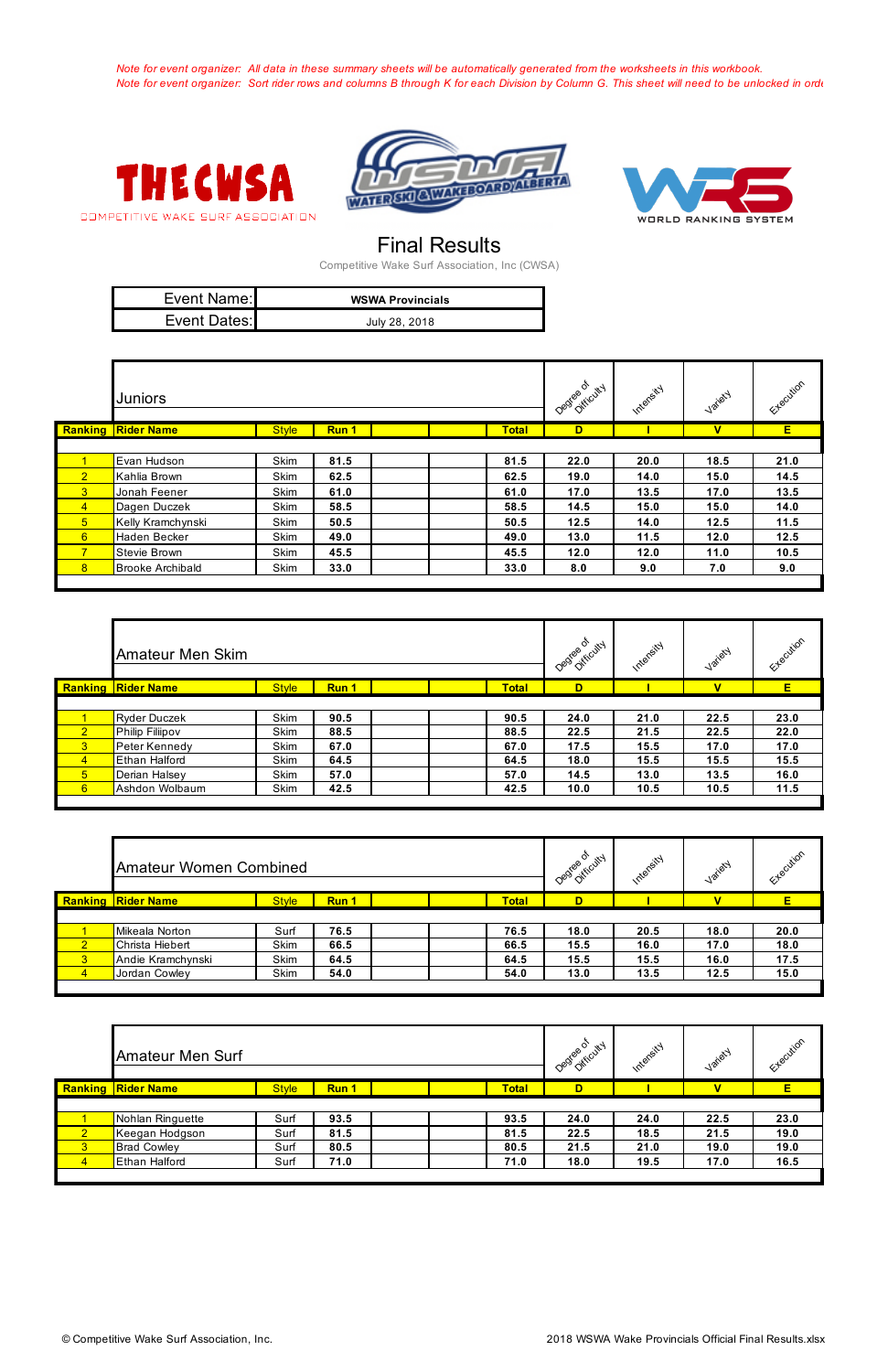





## Final Results

| Event Name:  | <b>WSWA Provincials</b> |
|--------------|-------------------------|
| Event Dates: | July 28, 2018           |

Competitive Wake Surf Association, Inc (CWSA)

|                | <b>Outlaw Men Skim</b>    |              |       |              | Degree of ticuty | Intersty | Jariety | Etlecution |
|----------------|---------------------------|--------------|-------|--------------|------------------|----------|---------|------------|
|                | <b>Ranking Rider Name</b> | <b>Style</b> | Run 1 | <b>Total</b> | D                |          | v       | E.         |
|                |                           |              |       |              |                  |          |         |            |
|                | Camron Swanson            | Skim         | 109.0 | 109.0        | 27.0             | 26.5     | 28.0    | 27.5       |
| $\sqrt{2}$     | Taylor Swanson            | Skim         | 98.5  | 98.5         | 24.0             | 25.5     | 25.8    | 23.3       |
| $\overline{3}$ | Chad Hudson               | Skim         | 78.5  | 78.5         | 20.0             | 22.0     | 18.0    | 18.5       |
| $\overline{4}$ | Isaac Hockley             | Skim         | 72.0  | 72.0         | 17.0             | 20.0     | 17.5    | 17.5       |
| 5 <sup>5</sup> | Rob Ulrich                | Skim         | 71.0  | 71.0         | 17.5             | 18.5     | 18.3    | 16.8       |
| 6              | Phil Wilson               | Skim         | 48.0  | 48.0         | 12.5             | 11.5     | 12.5    | 11.5       |

|                | <b>Pro Women Combined</b> |              |       |              | Degree of<br>Oifficuted | Intensity | Jailety     | Etlecution |
|----------------|---------------------------|--------------|-------|--------------|-------------------------|-----------|-------------|------------|
|                | <b>Ranking Rider Name</b> | <b>Style</b> | Run 1 | <b>Total</b> | D                       |           | $\mathbf v$ |            |
|                |                           |              |       |              |                         |           |             |            |
|                | Gabby Hockley             | Surf         | 80.0  | 80.0         | 19.0                    | 23.0      | 18.0        | 20.0       |
| 2 <sup>1</sup> | Nicole Hudson             | Skim         | 71.8  | 71.8         | 17.5                    | 18.5      | 18.5        | 17.3       |
|                |                           |              |       |              |                         |           |             |            |

|                | <b>Outlaw Women Combined</b> |              |       |              | Destee of cutty | Intersity | Jariety | Ecution |
|----------------|------------------------------|--------------|-------|--------------|-----------------|-----------|---------|---------|
|                | <b>Ranking Rider Name</b>    | <b>Style</b> | Run 1 | <b>Total</b> | D               |           | v       |         |
|                |                              |              |       |              |                 |           |         |         |
|                | Sara Tallon                  | Skim         | 99.5  | 99.5         | 27.0            | 23.5      | 25.0    | 24.0    |
| $\overline{2}$ | <b>Bailey Rush</b>           | Surf         | 94.5  | 94.5         | 24.0            | 24.5      | 23.0    | 23.0    |
|                |                              |              |       |              |                 |           |         |         |

|                | <b>Masters Women Combined</b> |              |       |  |              | Degree of cutty | Intersity | Jariety     | Etlecution |
|----------------|-------------------------------|--------------|-------|--|--------------|-----------------|-----------|-------------|------------|
|                | <b>Ranking   Rider Name</b>   | <b>Style</b> | Run 1 |  | <b>Total</b> | D               |           | $\mathbf v$ | E          |
|                |                               |              |       |  |              |                 |           |             |            |
|                | Jolene Allen                  | Skim         | 72.0  |  | 72.0         | 18.5            | 16.0      | 19.0        | 18.5       |
| $\sqrt{2}$     | Tarlyn Jolie                  | Skim         | 64.0  |  | 64.0         | 15.5            | 15.5      | 16.5        | 16.5       |
| 3 <sup>1</sup> | Jodi Cowley                   | Surf         | 58.5  |  | 58.5         | 14.0            | 15.5      | 14.0        | 15.0       |